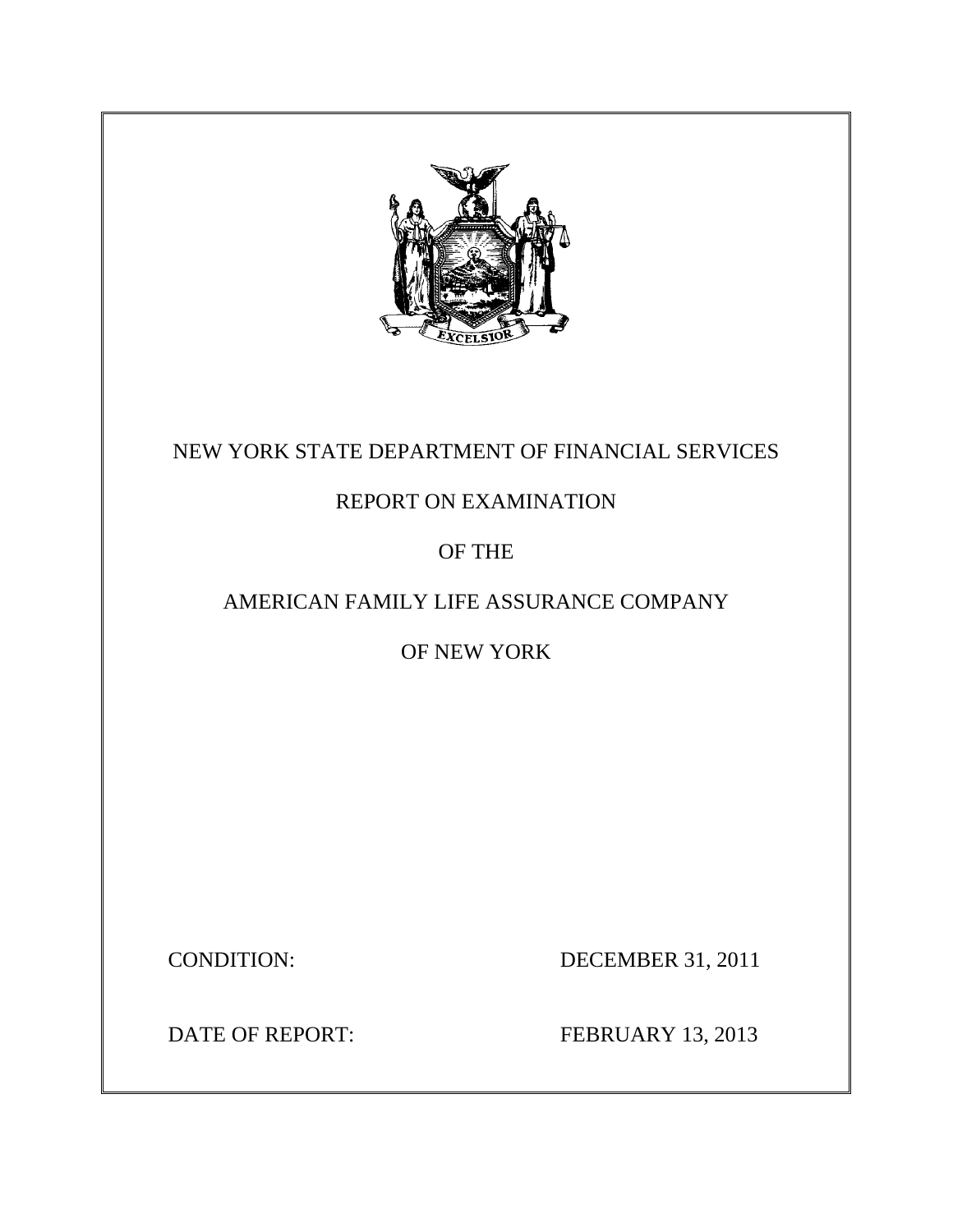### NEW YORK STATE DEPARTMENT OF FINANCIAL SERVICES

### REPORT ON EXAMINATION

### OF THE

### AMERICAN FAMILY LIFE ASSURANCE COMPANY OF NEW YORK

### AS OF DECEMBER 31, 2011

DATE OF REPORT: FEBRUARY 13, 2013

 CPA, CFE, CIA EXAMINER: WILLIAM A. O'CONNELL,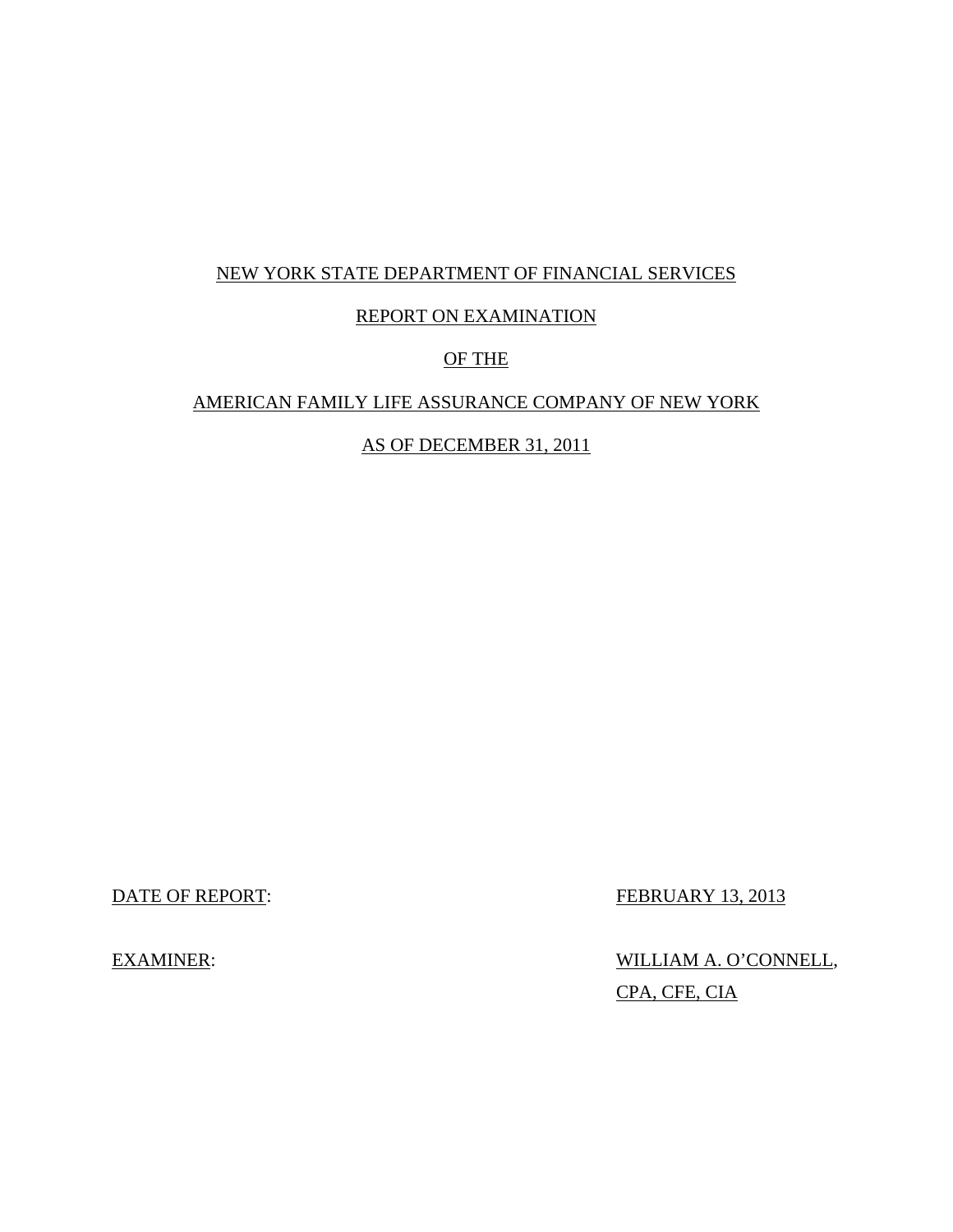### TABLE OF CONTENTS

# ITEM PAGE NO.

| 1. | Scope of examination                | $\overline{2}$ |
|----|-------------------------------------|----------------|
| 2. | Description of Company              | 4              |
|    | A. History                          | 4              |
|    | B. Holding company                  | 4              |
|    | C. Organizational chart             | 5              |
|    | D. Service agreements               | 6              |
|    | E. Management                       | 8              |
| 3. | Territory and plan of operations    | 10             |
|    | A. Statutory and special deposits   | 10             |
|    | <b>B.</b> Direct operations         | 10             |
|    | C. Reinsurance                      | 11             |
| 4. | Significant operating results       | 12             |
| 5. | <b>Financial statements</b>         | 14             |
|    | A. Independent accountants          | 14             |
|    | B. Net admitted assets              | 14             |
|    | C. Liabilities, capital and surplus | 15             |
|    | D. Condensed summary of operations  | 16             |
|    | E. Capital and surplus account      | 17             |
|    |                                     |                |

# [6. Prior report summary and conclusions 18](#page-20-0)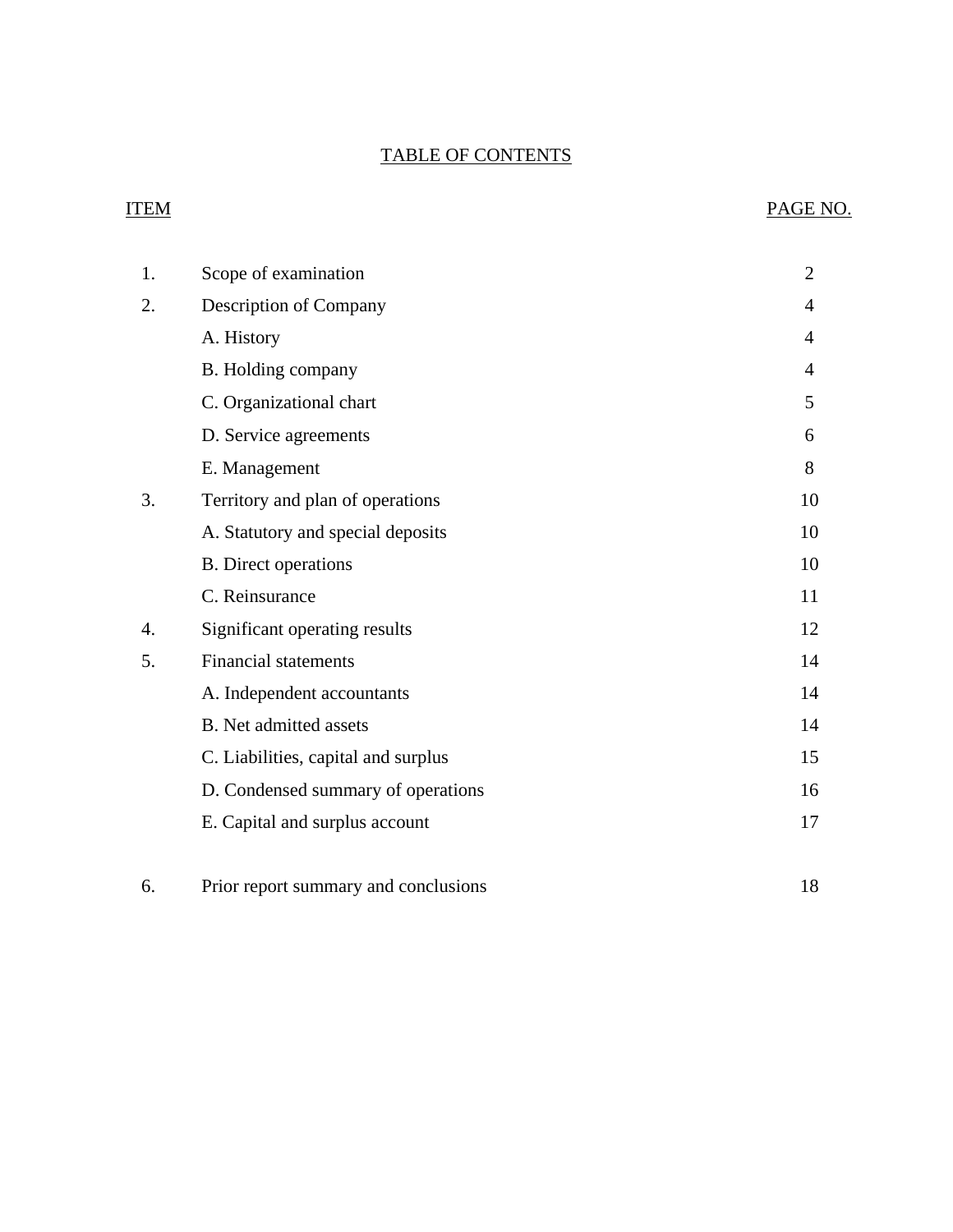

### NEW YORK STATE DEPARTMENT<sub>of</sub> FINANCIAL SERVICES

Andrew M. Cuomo Benjamin M. Lawsky<br>Governor Benjamin M. Lawsky<br>Superintendent Superintendent

May 1, 2013

Honorable Benjamin M. Lawsky Superintendent of Financial Services New York, New York 10004

Sir:

In accordance with instructions contained in Appointment No. 30913, dated January 9, 2013 and annexed hereto, an examination has been made into the condition and affairs of American Family Life Assurance Company of New York, hereinafter referred to as "the Company," at its administrative office located at 1932 Wynnton Road, Columbus, GA 31999. The Company's home office is located at 22 Corporate Woods Boulevard, Albany, NY 12211.

Wherever "Department" appears in this report, it refers to the New York State Department of Financial Services.

The report indicating the results of this examination is respectfully submitted.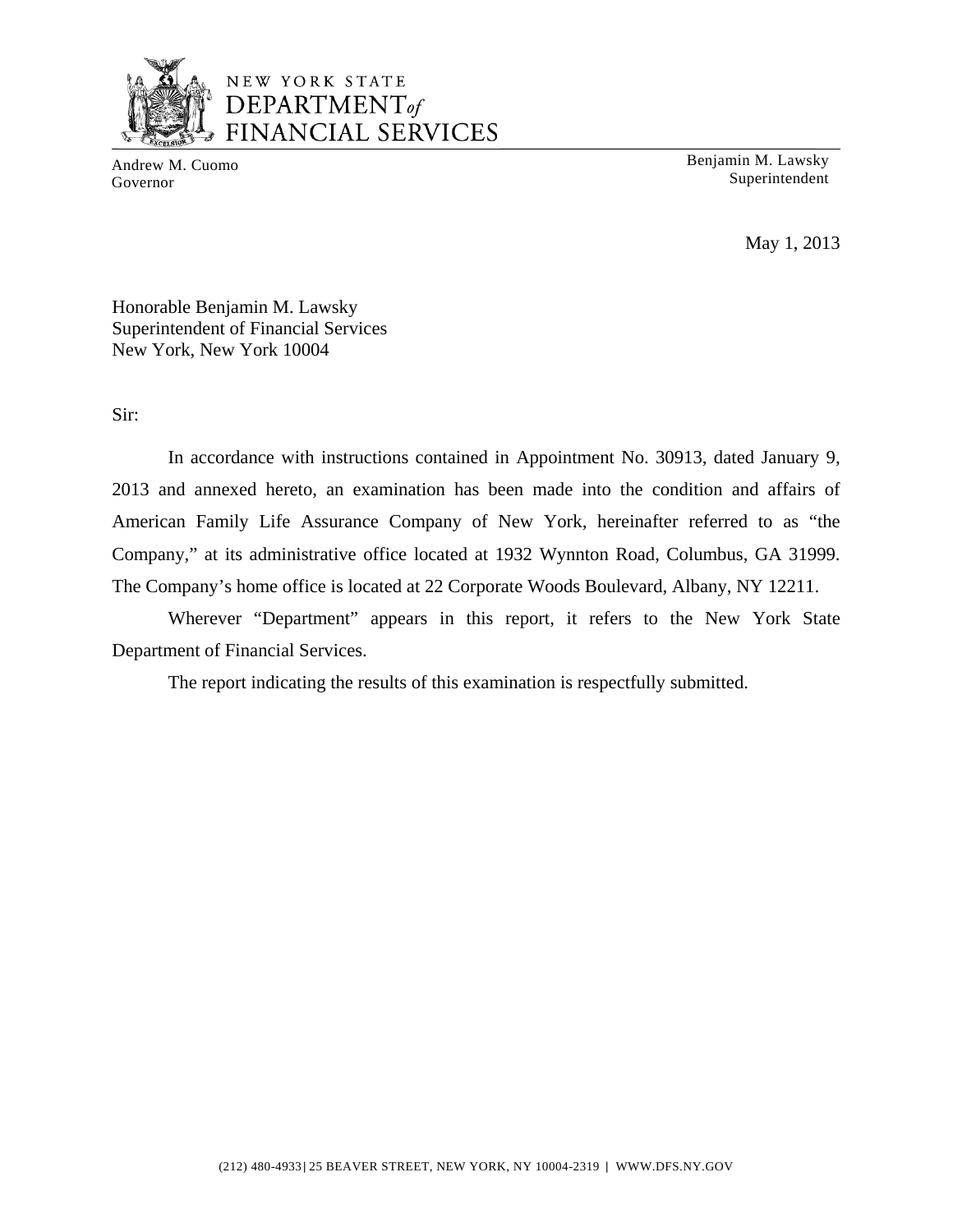#### 1. SCOPE OF EXAMINATION

<span id="page-4-0"></span>The examination of the Company was a full scope examination as defined in the *NAIC Financial Condition Examiners Handbook, 2012 Edition* (the "Handbook"). The examination covers the three-year period from January 1, 2009 through December 31, 2011. The examination was conducted observing the guidelines and procedures in the Handbook and, where deemed appropriate by the examiner, transactions occurring subsequent to December 31, 2011, but prior to the date of this report (i.e., the completion date of the examination) were also reviewed.

The examination was conducted on a risk focused basis in accordance with the provisions of the Handbook published by the National Association of Insurance Commissioners ("NAIC"). The Handbook guidance provides for the establishment of an examination plan based on the examiner's assessment of risk in the insurer's operations and utilizing that evaluation in formulating the nature and extent of the examination. The examiner planned and performed the examination to evaluate the current financial condition as well as identify prospective risks that may threaten the future solvency of the insurer. The examiner identified key processes, assessed the risks within those processes and evaluated the internal control systems and procedures used to mitigate those risks. The examination also included assessing the principles used and significant estimates made by management, evaluating the overall financial statement presentation, and determining management's compliance with New York statutes and Department guidelines, Statutory Accounting Principles as adopted by the Department, and annual statement instructions.

The examination of American Family Life Assurance Company of Columbus ("AFLAC-Columbus"), a Nebraska domestic insurer, was called by the Nebraska Department of Insurance ("NEDOI") in accordance with the Handbook guidelines, through the NAIC's Financial Examination Electronic Tracking System ("FEETS"). The NEDOI served as the lead state on the examination. The Department participated on the coordinated examination of AFLAC-Columbus, serving in the capacity of a participating state.

Information about the Company's organizational structure, business approach and control environment were utilized to develop the examination approach. The Company's risks and management activities were evaluated incorporating the NAIC's nine branded risk categories. These categories are as follows: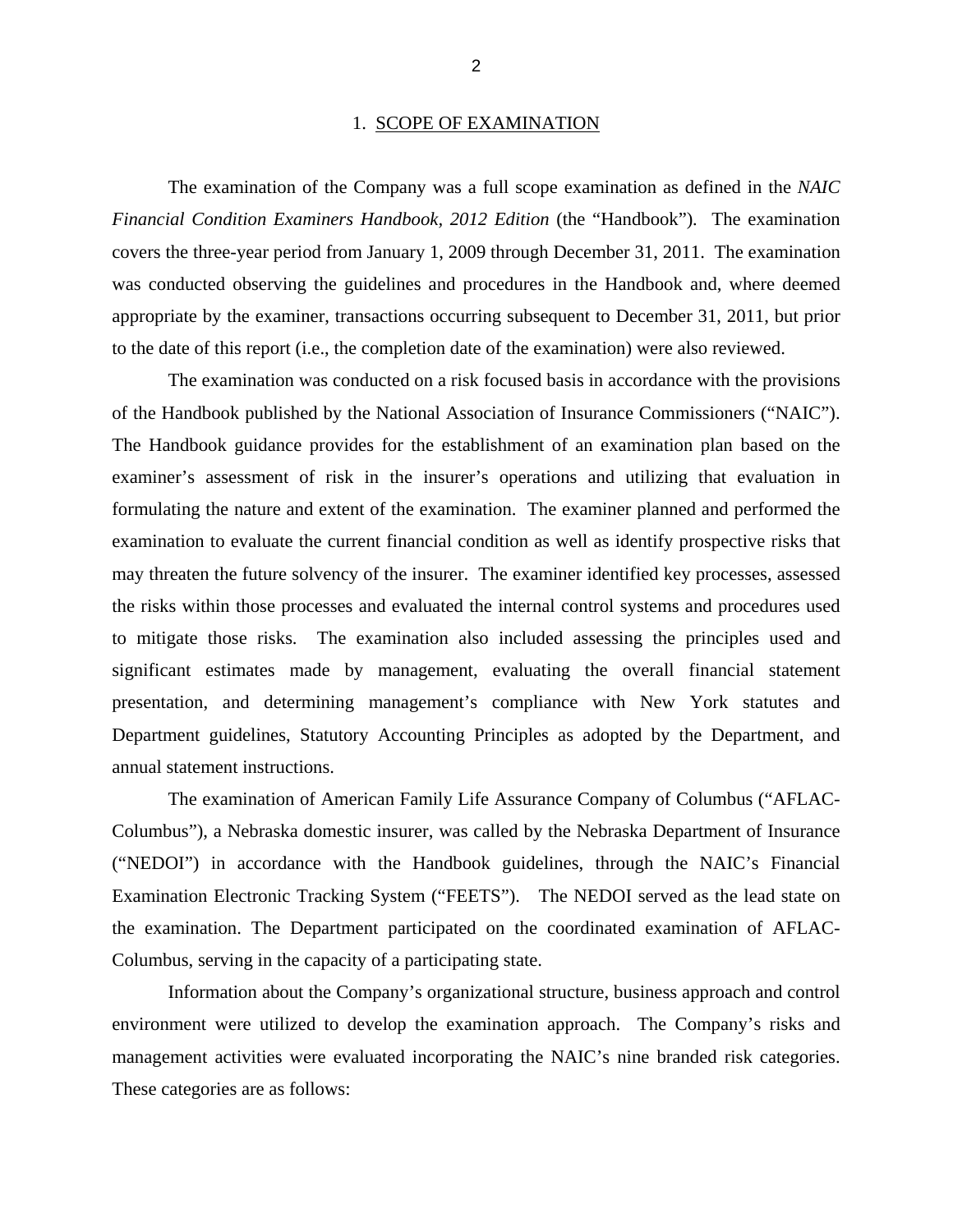- Pricing/Underwriting
- Reserving
- Operational
- Strategic
- Credit
- Market
- Liquidity
- Legal
- Reputational

The Company was audited annually, for the years 2009 through 2011, by the accounting firm of KPMG. The Company received an unqualified opinion in all years. Certain audit workpapers of the accounting firm were reviewed and relied upon in conjunction with this examination. AFLAC-Columbus has an internal audit department and a separate internal control department which was given the task of assessing the internal control structure and compliance with the Sarbanes-Oxley Act of 2002 ("SOX") for both AFLAC-Columbus and the Company. Where applicable, SOX workpapers and reports were reviewed and portions were relied upon for this examination.

The examiner reviewed the corrective actions taken by the Company with respect to the recommendations contained in the prior report on examination. The results of the examiner's review are contained in item 6 of this report.

This report on examination is confined to financial statements and comments on those matters which involve departure from laws, regulations or rules, or which require explanation or description.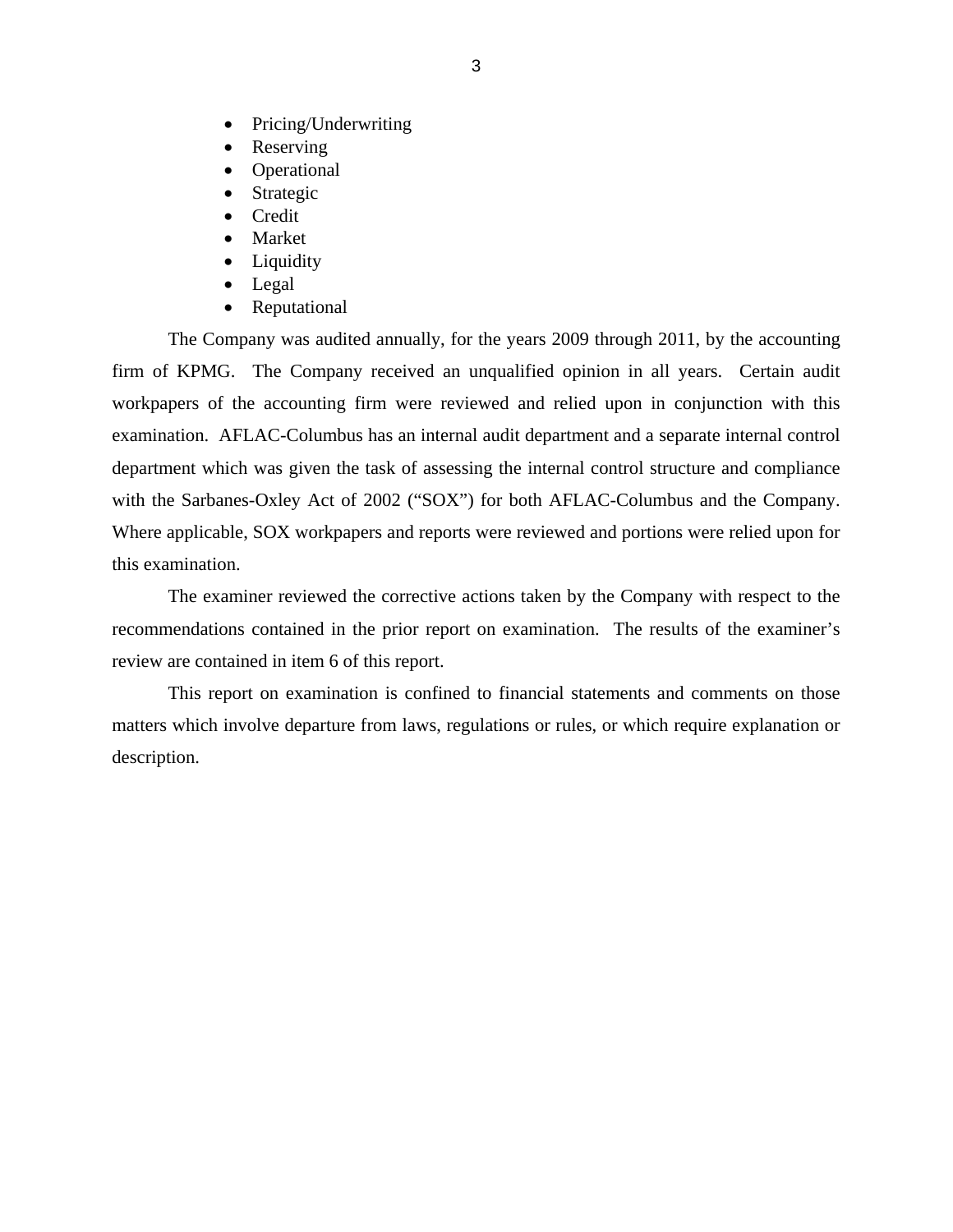#### 2. DESCRIPTION OF COMPANY

#### <span id="page-6-0"></span>A. History

The Company was incorporated under the laws of New York State on March 31, 1964. It was licensed and commenced business on December 31, 1964, as the American Health and Life Insurance Company of New York, a wholly-owned subsidiary of American Health and Life Insurance Company, which in turn was owned by Commercial Credit Company.

On April 2, 1984, American Health and Life Insurance Company of New York was acquired and became a wholly-owned subsidiary of AFLAC-Columbus. On December 11, 1984, the Company changed its name to its present name.

As of December 31, 2011, the Company reported paid-in capital in the amount of \$2,000,000, consisting of 10,000 shares common stock (with a par value of \$200 each), and paid in and contributed surplus of \$121,362,630.

### B. Holding Company

The Company is a wholly owned subsidiary of AFLAC-Columbus, a Nebraska domestic supplemental life and health insurance company*.* AFLAC-Columbus is in turn a wholly owned subsidiary of American Family Life Assurance Company Incorporated ("AFLAC Inc."), a Georgia supplemental life and health insurance company*.* The ultimate parent of the Company is AFLAC Inc.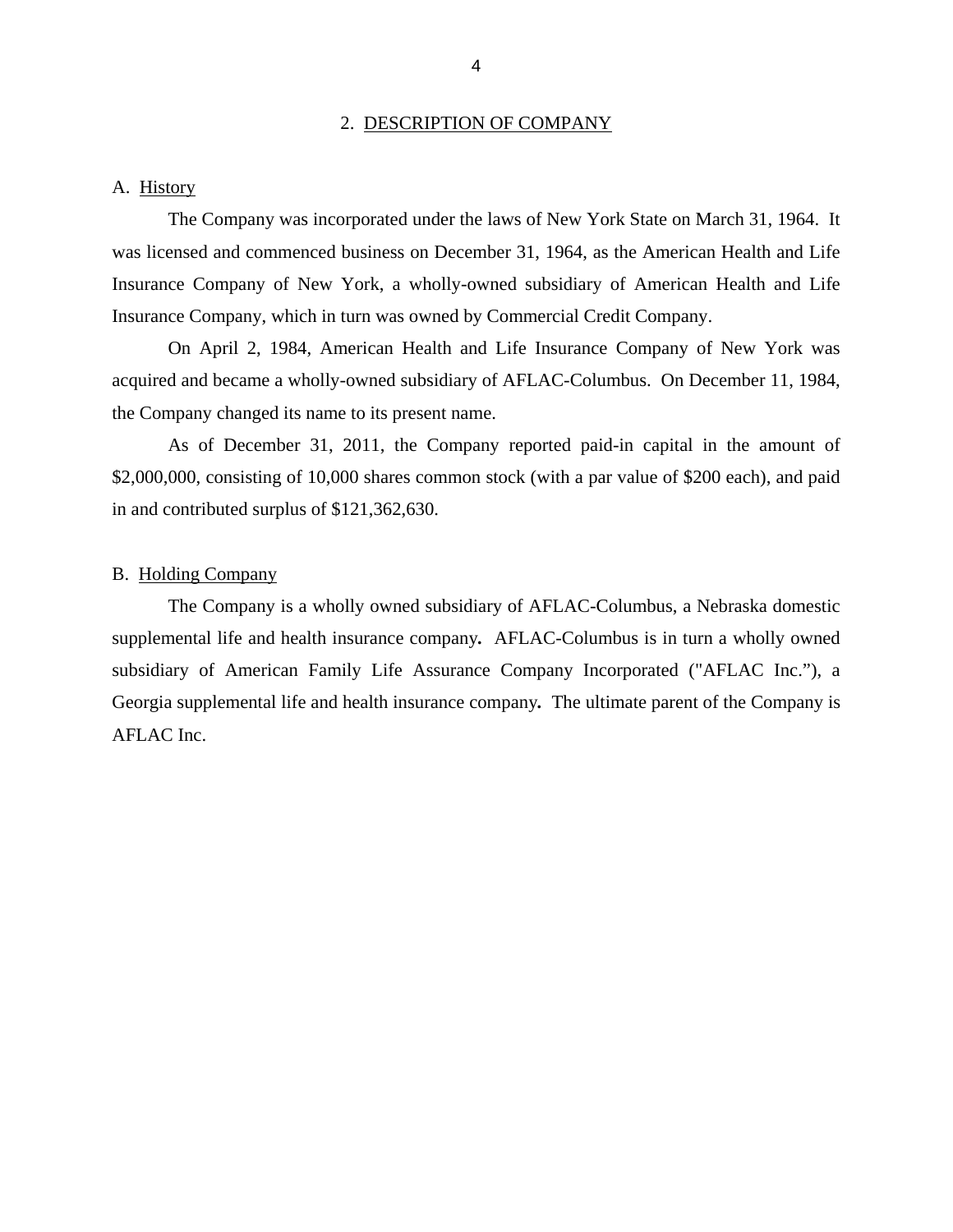### <span id="page-7-0"></span>C. Organizational Chart

An organization chart reflecting the relationship between the Company and significant entities in its holding company system as of December 31, 2011 follows:

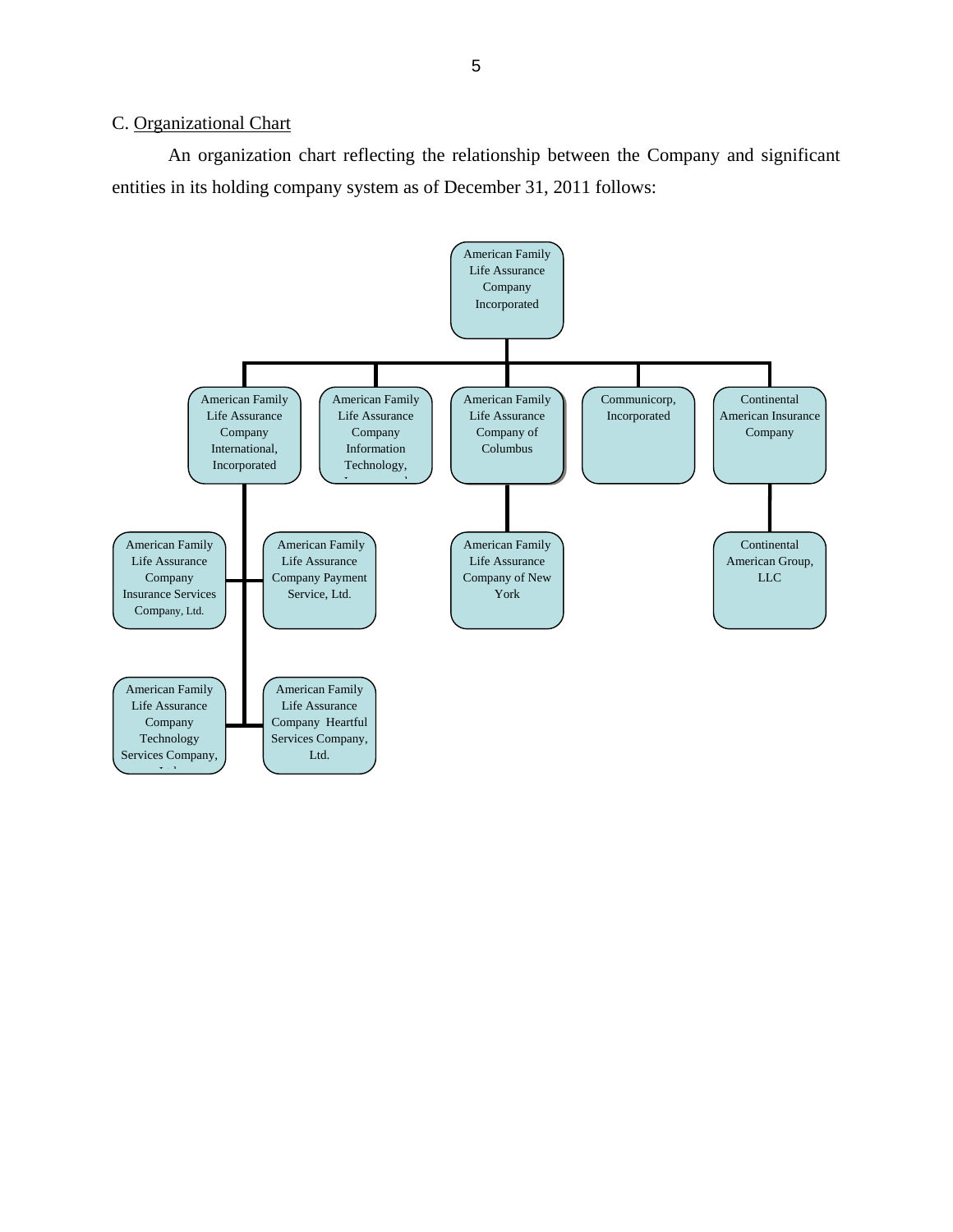# D. Service Agreements

The Company had five service agreements in effect with affiliates during the examination period.

| Type of            |            |                |               |                                    |                       |
|--------------------|------------|----------------|---------------|------------------------------------|-----------------------|
| Agreement          |            |                |               |                                    | Income/               |
| and                |            | Provider $(s)$ | Recipient(s)  | Specific                           | $(Express)*$ For      |
| Department         | Effective  | of             | of Service(s) | Service(s)                         | Each Year of the      |
| <b>File Number</b> | Date       | Service(s)     |               | Covered                            | Examination           |
| Administrative     | 11/01/2002 | AFLAC-         | The Company   | Accounting,                        | $2009 - $(3,409,202)$ |
| <b>Services</b>    |            | Columbus       |               | auditing, tax,                     |                       |
| Agreement          |            |                |               | claims,                            | $2010 - $(3,327,198)$ |
|                    |            |                |               | actuarial, legal,<br>compliance,   | $2011 - $(3,621,610)$ |
|                    |            |                |               | governmental                       |                       |
|                    |            |                |               | relations,                         |                       |
|                    |            |                |               | personnel                          |                       |
|                    |            |                |               | services, travel                   |                       |
|                    |            |                |               | and meeting                        |                       |
|                    |            |                |               | services,                          |                       |
|                    |            |                |               | outbound                           |                       |
|                    |            |                |               | services, agents                   |                       |
|                    |            |                |               | licensing and                      |                       |
|                    |            |                |               | compensation,                      |                       |
|                    |            |                |               | marketing,                         |                       |
|                    |            |                |               | investments,                       |                       |
|                    |            |                |               | call center and                    |                       |
|                    |            |                |               | remittance                         |                       |
|                    |            |                |               | processing                         |                       |
|                    |            |                |               | services.                          |                       |
|                    |            |                |               |                                    |                       |
| Administrative     | 11/01/2004 | The            | AFLAC-        | Underwriting,                      | $2009 - $$<br>355,723 |
| Services           |            | Company        | Columbus      | policyholder                       | $2010 - $$<br>475,316 |
| Agreement          |            |                |               | and payroll                        |                       |
|                    |            |                |               | account services<br>and marketing. | $2011 - $$<br>515,599 |
|                    |            |                |               |                                    |                       |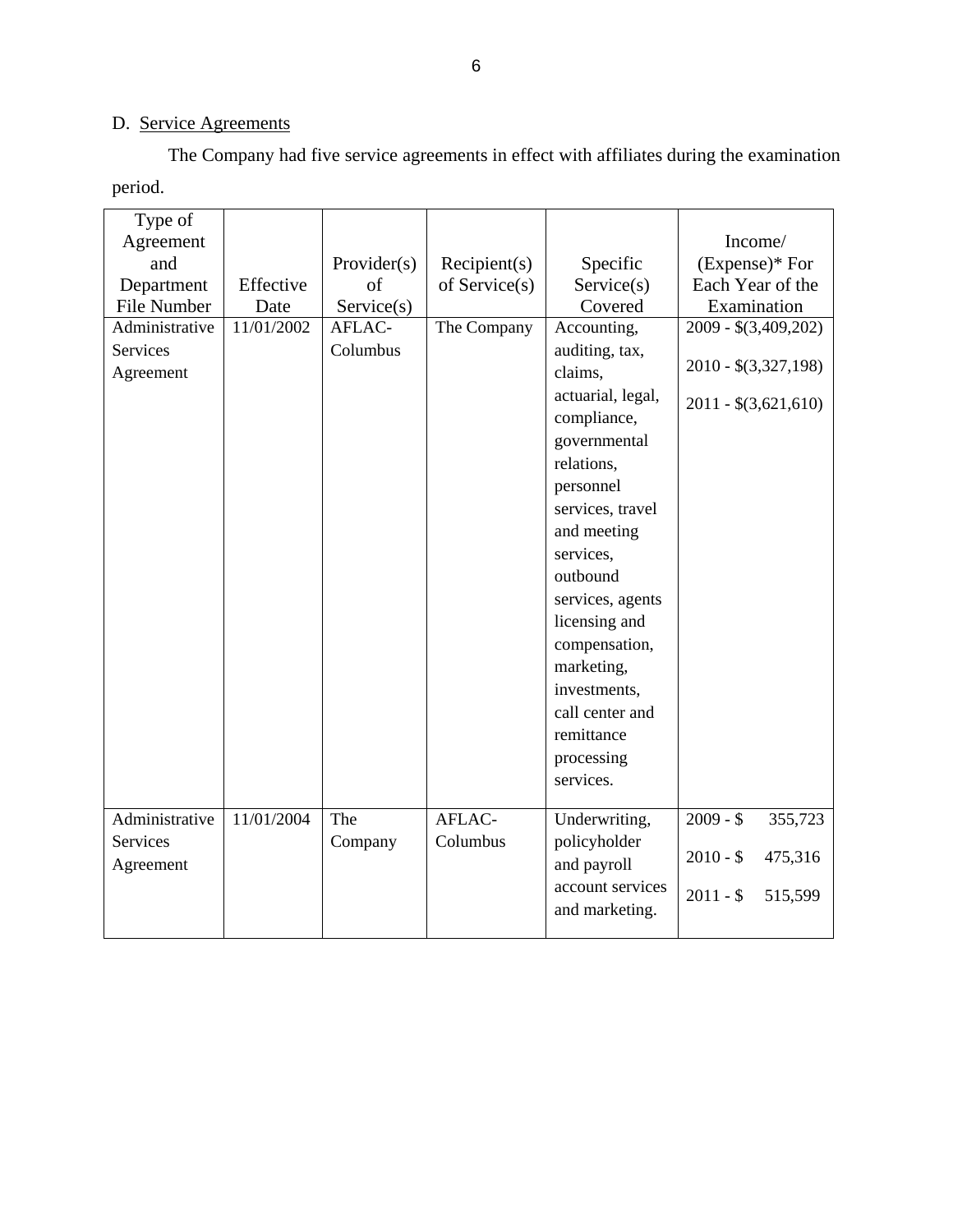| Type of<br>Agreement<br>and<br>Department<br>File Number | Effective<br>Date | Provider(s)<br>of<br>Service(s)                 | Recipient(s)<br>of Service $(s)$ | Specific<br>Service(s)<br>Covered                                                                                                                                                     | Income/<br>(Expense)* For<br>Each Year of the<br>Examination                                           |
|----------------------------------------------------------|-------------------|-------------------------------------------------|----------------------------------|---------------------------------------------------------------------------------------------------------------------------------------------------------------------------------------|--------------------------------------------------------------------------------------------------------|
| Administrative<br>Services<br>Agreement                  | 08/01/2010        | Continental<br>American<br>Insurance<br>Company | The Company                      | Underwriting,<br>claims<br>settlement,<br>policyholder<br>services,<br>premium<br>remittance<br>processing,<br>actuarial<br>services,<br>outbound<br>services, agent<br>compensation, | $2009 - $$<br>$\theta$<br>$2010 - $$<br>$\overline{0}$<br>$2011 - $$<br>$\boldsymbol{0}$<br>$\ast\ast$ |
|                                                          |                   |                                                 |                                  | marketing, and<br>call center<br>services                                                                                                                                             |                                                                                                        |
| Administrative<br>Services<br>Agreement                  | 06/01/1989        | AFLAC-<br>Columbus                              | The Company                      | IT services<br>including<br>conversions,<br>technical<br>support, running<br>of cycles,<br>software                                                                                   | $2009 - $$<br>(413,928)<br>$2010 - $$<br>(455,316)<br>$2011 - $$<br>(500, 844)                         |
|                                                          |                   |                                                 |                                  | support, and<br>programming<br>services.                                                                                                                                              |                                                                                                        |
| Sales &<br>Marketing<br>Agreement                        | 09/03/1993        | The<br>Company                                  | AFLAC -<br>Columbus              | Sales and<br>marketing<br>planning,<br>recruiting,<br>training, and<br>supervision of<br>sales force for<br>specific states.                                                          | $2009 - \frac{1}{9}$<br>377,935<br>$2010 - $$<br>380,851<br>$2011 - $$<br>363,792                      |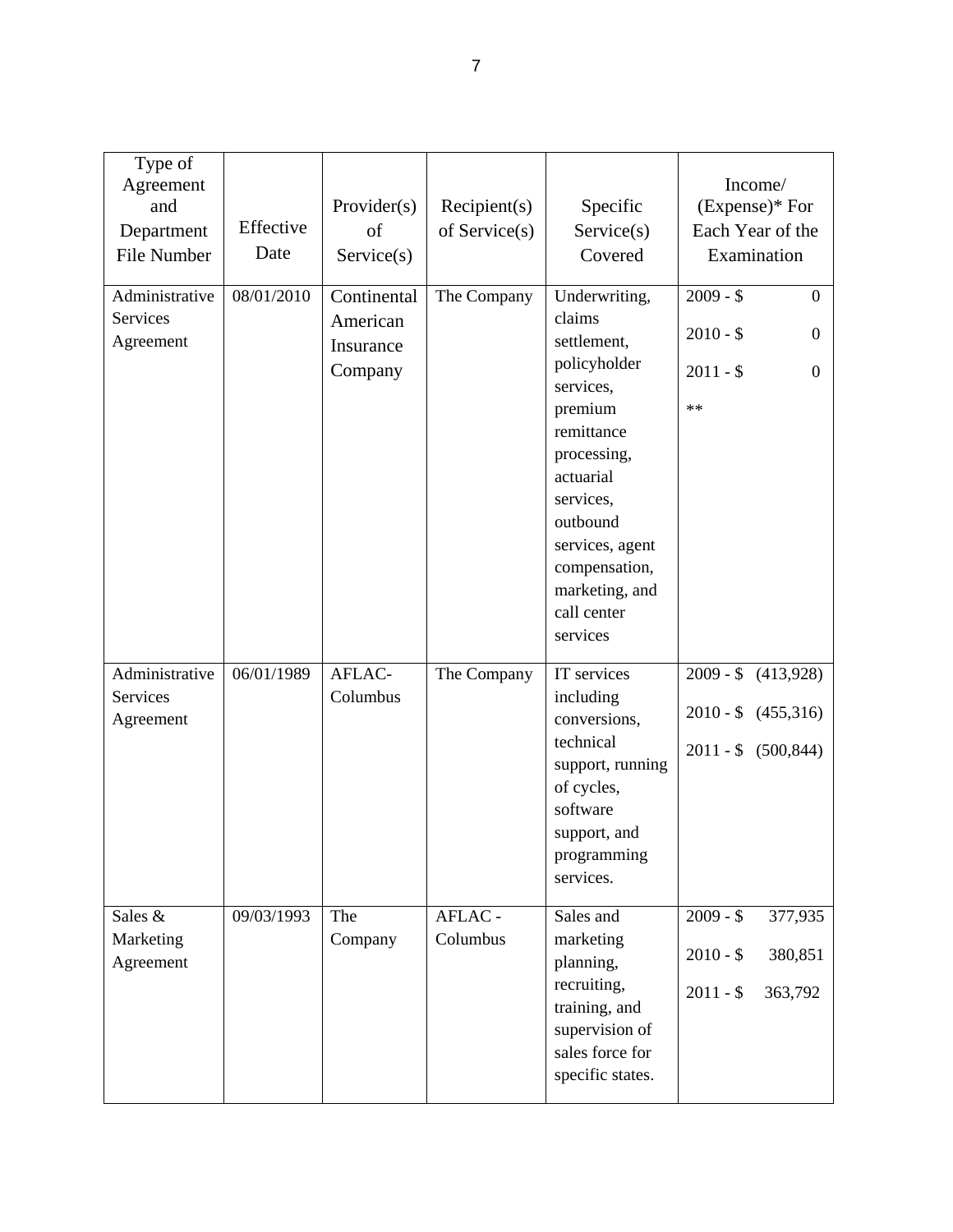\* Amount of Income or (Expense) Incurred by the Company

\*\* The Company did not start selling group products until 2012

The Company participates in a federal income tax allocation agreement with its parent and affiliates.

#### E. Management

The Company's by-laws provide that the board of directors shall be comprised of not less than seven and not more than 17 directors. Directors are elected for a period of one year at the annual meeting of the stockholders held in June of each year. As of December 31, 2011, the board of directors consisted of 11 members. Meetings of the board are held annually in June of each year.

The 11 board members and their principal business affiliation, as of December 31, 2011, were as follows:

| Name and Residence<br>Daniel P. Amos<br>Columbus, GA | <b>Principal Business Affiliation</b><br>Chairman, Chief Executive Officer<br>American Family Life Assurance Company<br>Incorporated | Year First<br>Elected<br>1984 |
|------------------------------------------------------|--------------------------------------------------------------------------------------------------------------------------------------|-------------------------------|
| Paul S. Amos, II<br>Columbus, GA                     | President, Chief Operating Officer<br>American Family Life Assurance Company of<br>New York                                          | 2006                          |
| Mark A. Charrette<br>Waterford, NY                   | Director of Marketing Administration<br>American Family Life Assurance Company of<br>New York                                        | 2002<br>1999                  |
| Kriss Cloninger, III<br>Columbus, GA                 | <b>Executive Vice President</b><br>American Family Life Assurance Company of<br>New York                                             |                               |
| Elizabeth J. Hudson <sup>*</sup><br>Washington, D.C. | <b>Executive Vice President, Communications</b><br><b>National Geographic Society</b>                                                | 1992                          |
| Douglas W. Johnson*<br>Atlanta, GA                   | Retired, Former Audit Partner<br>Ernst & Young                                                                                       | 2006                          |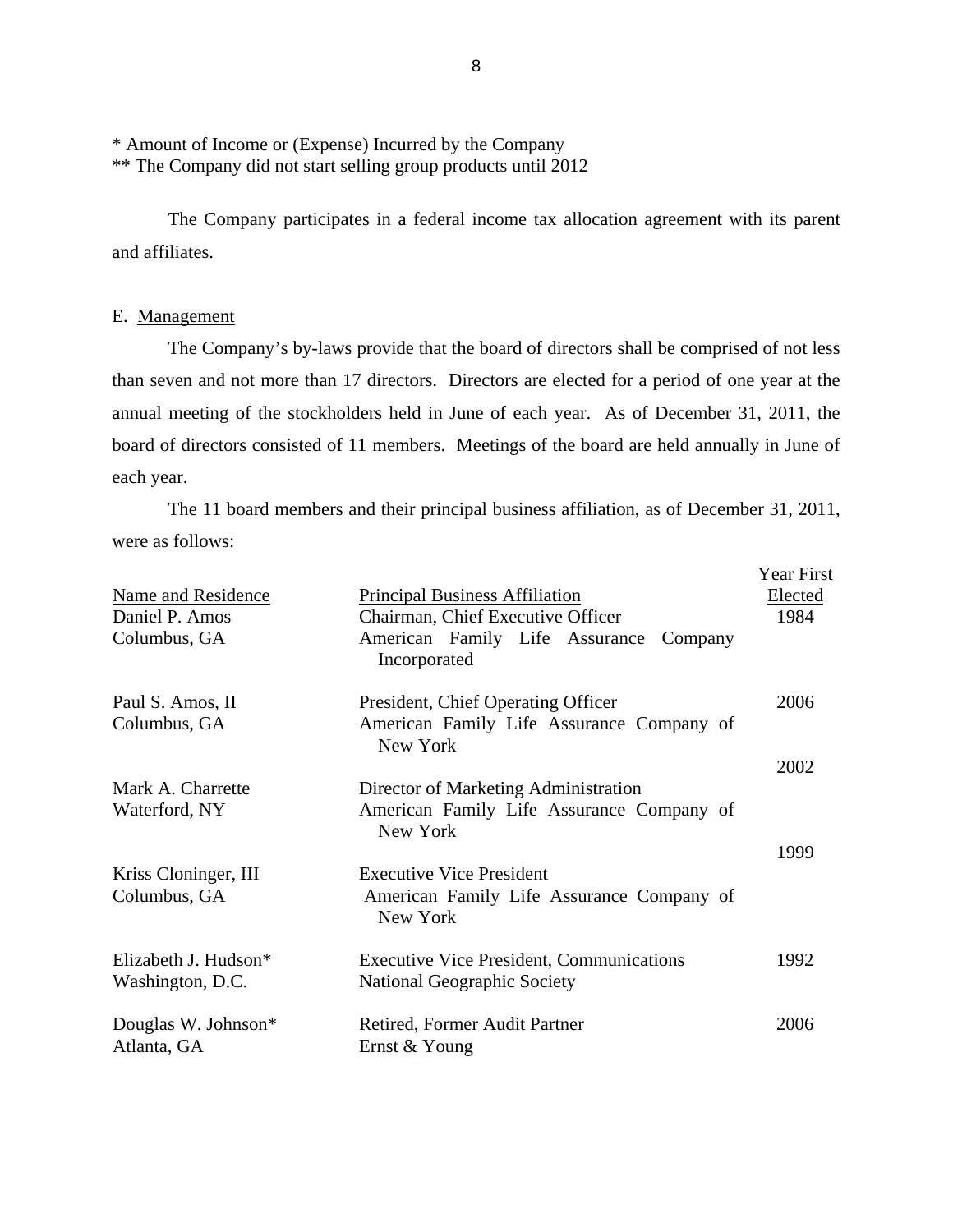| Name and Residence                            | <b>Principal Business Affiliation</b>                                                              | <b>Year First</b><br>Elected |
|-----------------------------------------------|----------------------------------------------------------------------------------------------------|------------------------------|
| <b>Bradley S. Jones</b><br>Wilmington, DE     | Vice President, Director of Sales<br>American Family Life Assurance Company of<br>Columbus         | 2002                         |
| E. Stephen Purdom <sup>*</sup><br>Midland, GA | Retired, Former Executive Vice President<br>American Family Life Assurance Company<br>Incorporated | 1988                         |
| Ralph A. Rogers, Jr.<br>Columbus, GA          | Senior Advisor, Treasurer<br>American Family Life Assurance Company of<br>New York                 | 2004                         |
| Debra Ann Walker<br>Waterford, NY             | Manager, Human Resources<br>American Family Life Assurance Company of<br>New York                  | 2002                         |
| Robert L. Wright*<br>Alexandria, VA           | <b>Chairman and Chief Executive Officer</b><br>FE Holdings, Inc.                                   | 2000                         |

\* Not affiliated with the Company or any other company in the holding company system

The examiner's review of the minutes of the meetings of the board of directors and its committees indicated that meetings were well attended and that each director attended a majority of meetings.

The following is a listing of the principal officers of the Company as of December 31, 2011:

Name Title

Paul S. Amos, II President, Chief Operating Officer Kriss Cloninger, III Executive Vice President June P. Howard Senior Vice President, Chief Accounting Officer Joey M. Loudermilk Executive Vice President, Secretary<br>Daniel F. Skelley Vice President, Actuary Vice President, Actuary Teresa L. White Executive Vice President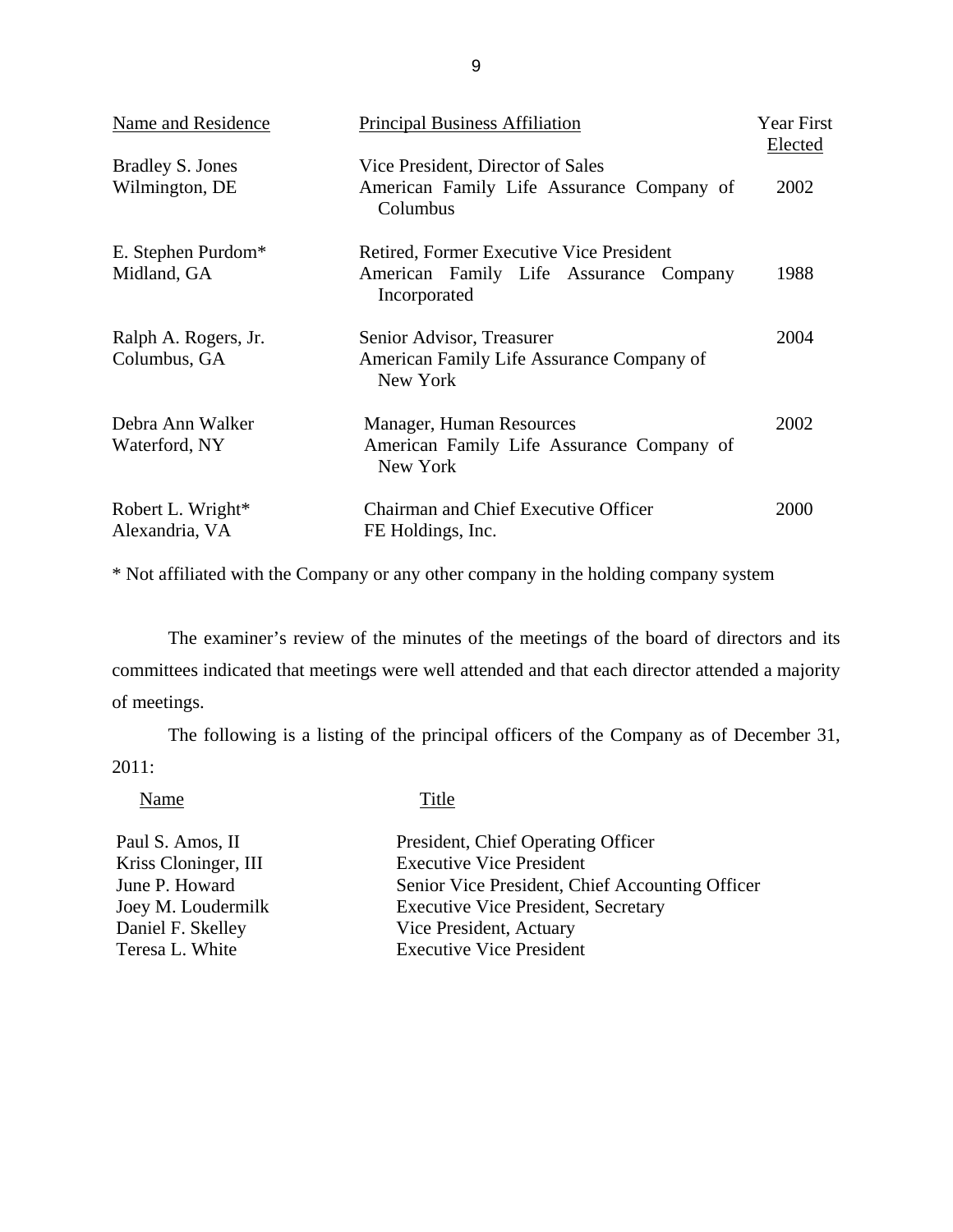<span id="page-12-0"></span>The Company is authorized to write life insurance, annuities, and accident and health insurance as defined in paragraphs 1, 2 and 3 of Section 1113(a) of the New York Insurance Law.

The Company is licensed to transact business in six states, namely Connecticut, Massachusetts, New Jersey, New York, North Dakota, and Vermont. In 2011, all life premiums and annuity considerations, and 95.78% of accident and health premiums were received from New York. Policies are written on a non-participating basis.

#### A. Statutory and Special Deposits

As of December 31, 2011, the Company had \$300,000 ("par value") of United States Treasury Bonds on deposit with the State of New York, its domiciliary state, for the benefit of all policyholders, claimants and creditors of the Company. As per confirmations received from the following state which was reported in Schedule E of the 2011 filed annual statement, an additional \$553,549 was being held by the State of Massachusetts.

#### B. Direct Operations

The Company's agency operations are conducted on a general agency/branch office basis. The Company's primary business is supplemental health insurance. Most of the Company's policies are individually underwritten and marketed through independent agents and brokers. The Company markets its products principally in New York. The majority of policies sold in 2011 and 2010 were accident/short-term disability and specified disease insurance plans. The Company also has runoff blocks of annuity and Medicare Supplement business. The Company started selling a group hospital indemnity product in 2012 that will be administered by its affiliate, Continental American Insurance Company, in an effort to broaden their product portfolio and reach a new line of customers.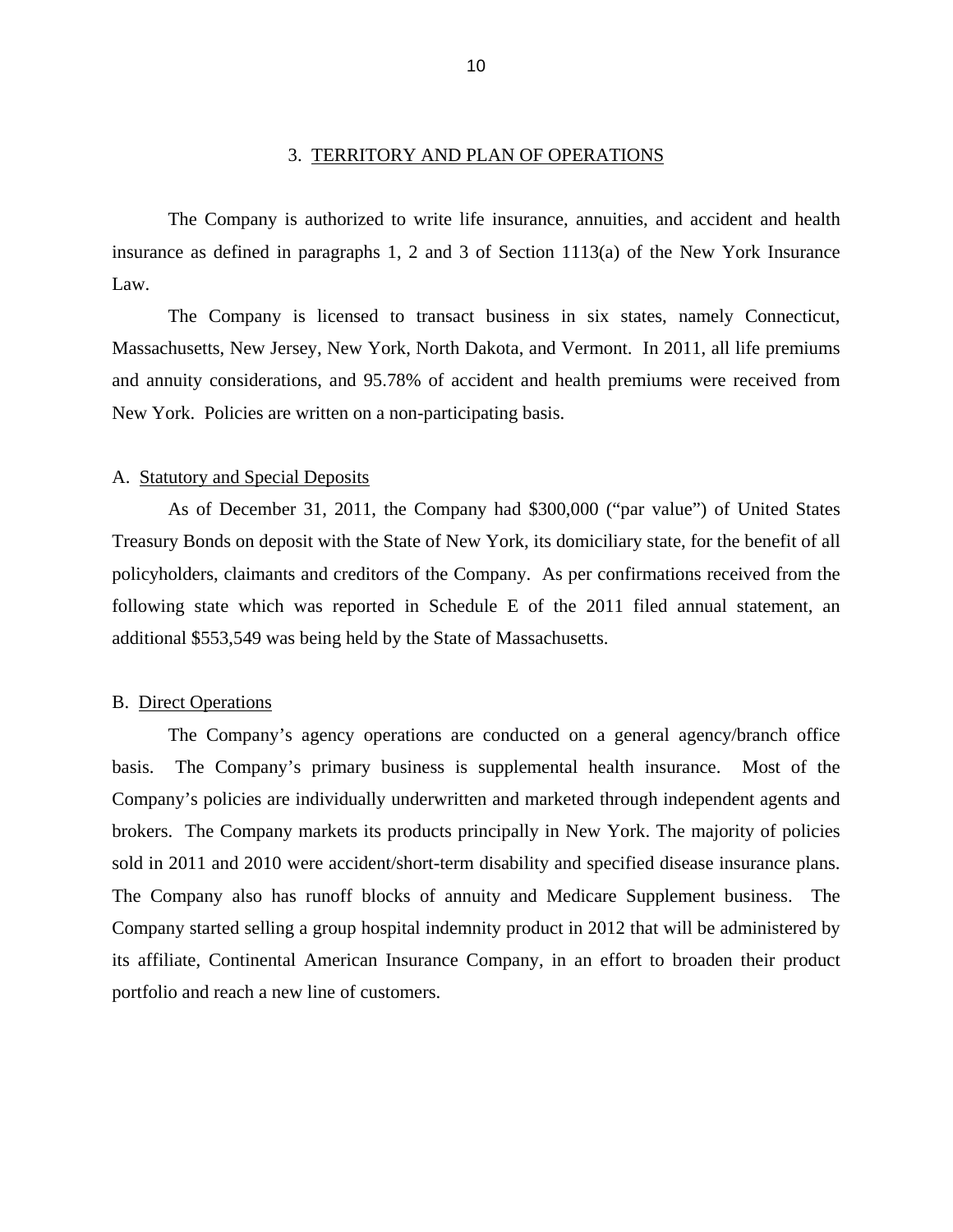#### <span id="page-13-0"></span>C. Reinsurance

As of December 31, 2011, the Company had an automatic reinsurance agreement, effective July 1, 2006, with Swiss Re Life & Health America, Inc. ("SRLHA"), an authorized reinsurer. Under the terms of the agreement, SRLHA assumes 100% of the in-force accidental death benefit and group accidental death, injury and/or dismemberment issued or administered as supplementary benefits or riders of individual life contracts. The maximum reinsured amount is \$500,000 per insured individual.

Also, the reinsurance agreement with SRLHA provides for 100% reinsurance of the Company's run-off common carrier accidental death benefits, in excess of \$100,000. The maximum reinsured amount is \$100,000 per insured individual. The common carrier accidental death benefits belong to an old block of accident policies that the Company stopped writing in May, 2001.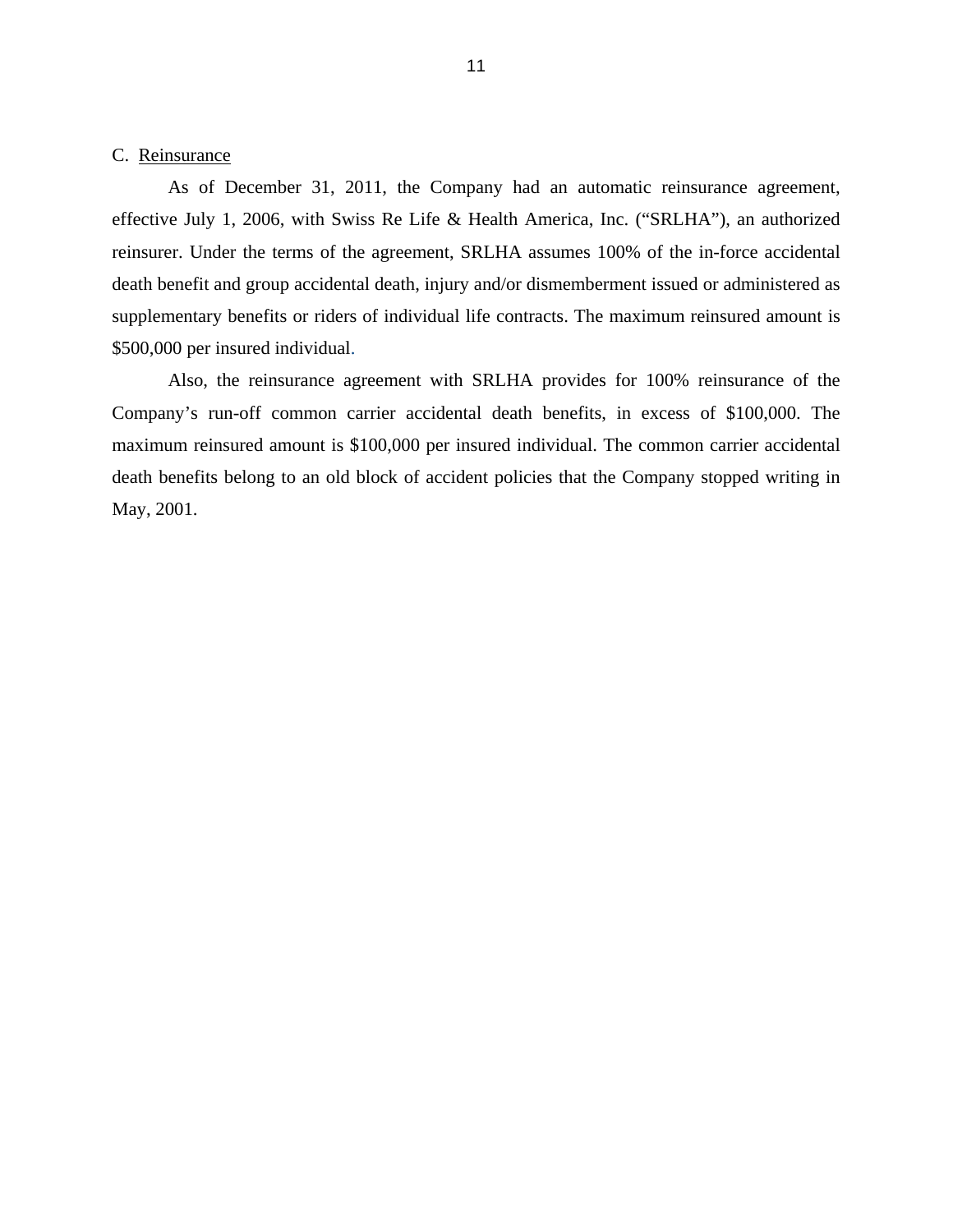#### 4. SIGNIFICANT OPERATING RESULTS

Indicated below is significant information concerning the operations of the Company during the period under examination as extracted from its filed annual statements. Failure of items to add to the totals shown in any table in this report is due to rounding.

The following table indicates the Company's financial growth (decline) during the period under review:

|                                                                                                                          | December 31,<br>2008                                    | December 31,<br>2011                                   | Increase<br>(Decrease)                                   |
|--------------------------------------------------------------------------------------------------------------------------|---------------------------------------------------------|--------------------------------------------------------|----------------------------------------------------------|
| <b>Admitted assets</b>                                                                                                   | \$266,524,874                                           | \$453,991,935                                          | \$187,467,061                                            |
| Liabilities                                                                                                              | \$207,190,070                                           | \$330,629,305                                          | \$123,439,235                                            |
| Common capital stock<br>Gross paid in and contributed surplus<br>Unassigned funds (surplus)<br>Total capital and surplus | 2,000,000<br>33, 331, 688<br>24,003,116<br>\$59,334,804 | 2,000,000<br>33,331,688<br>88,030,942<br>\$123,362,630 | \$<br>$\Omega$<br>$\theta$<br>64,027,826<br>\$64,027,826 |
| Total liabilities, capital and surplus                                                                                   | \$266,524,874                                           | \$453,991,935                                          | \$187,467,061                                            |

The Company's invested assets as of December 31, 2011, were mainly comprised of bonds (94.6%) and cash and short-term investments (4.9%)*.* The Company's entire bond portfolio, as of December 31, 2011, was comprised of investment grade obligations.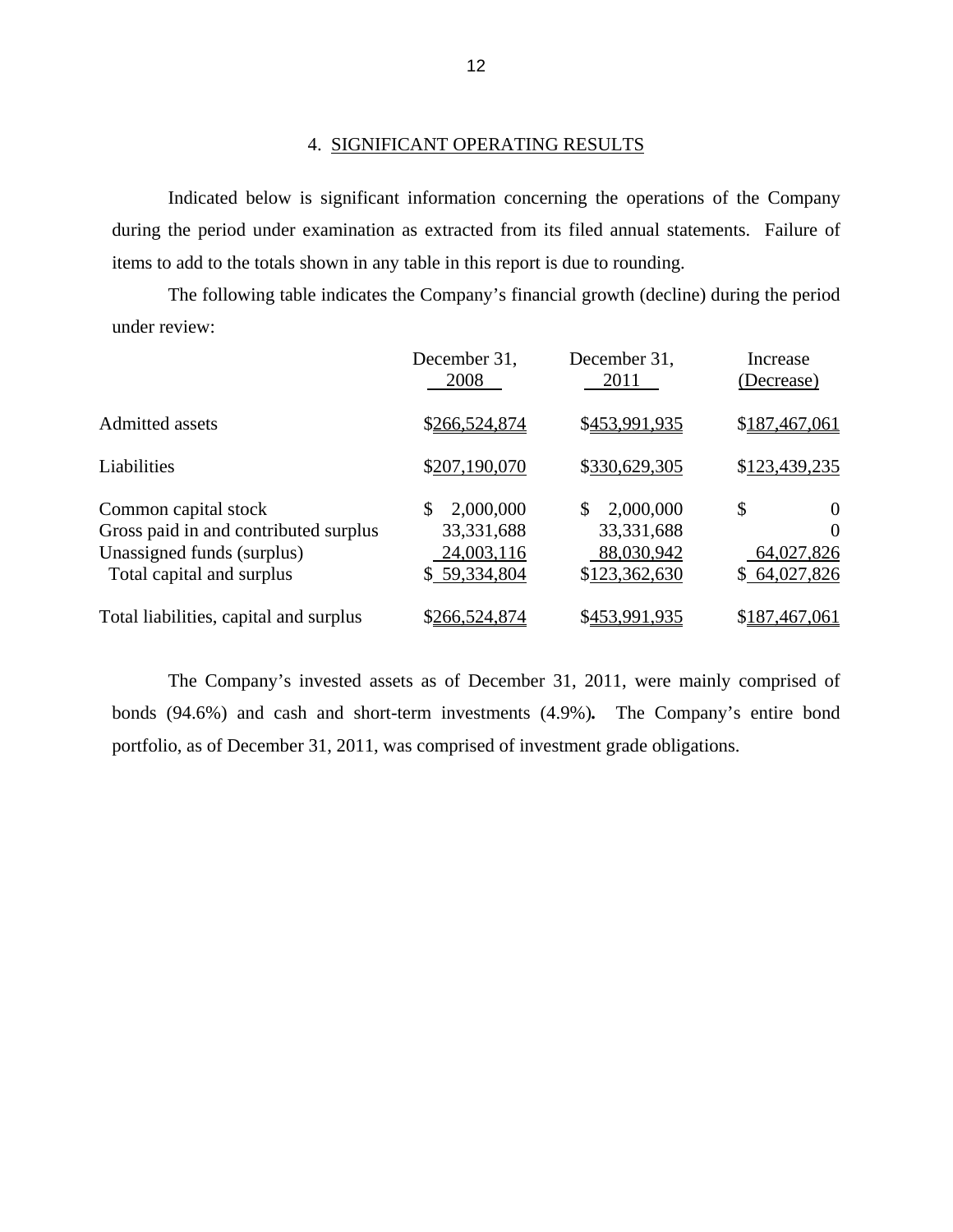The following is the net gain (loss) from operations by line of business after federal income taxes but before realized capital gains (losses) reported for each of the years under examination in the Company's filed annual statements:

|                                                     | 2009                      | 2010                        | 2011                        |
|-----------------------------------------------------|---------------------------|-----------------------------|-----------------------------|
| Ordinary:<br>Life insurance<br>Individual annuities | \$<br>510,433<br>15,835   | \$<br>563,725<br>8,738      | \$<br>519,077<br>10,668     |
| Total ordinary                                      | \$<br>526,268             | \$<br>572,463               | 529,745<br>\$               |
| Accident and health:<br>Group<br>Other              | \$1,667,471<br>11,613,876 | \$<br>956,288<br>15,437,119 | \$<br>883,987<br>22,427,093 |
| Total accident and health                           | \$13,281,347              | \$16,393,407                | \$23,311,080                |
| All other lines                                     | \$2,333,389               | \$3,222,328                 | \$3,674,164                 |
| Total                                               | \$16,141,004              | \$20,188,198                | \$27,514,987                |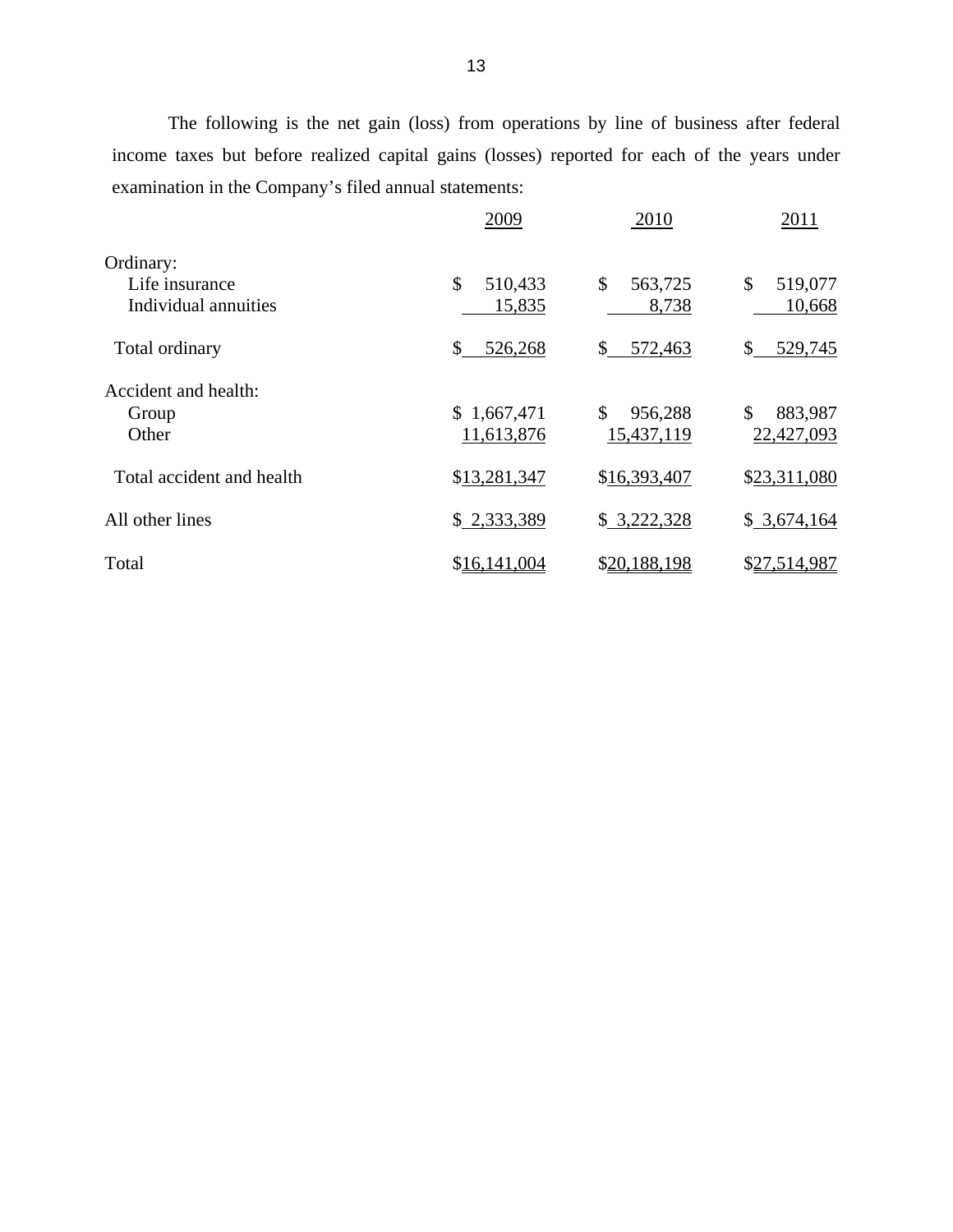#### 5. FINANCIAL STATEMENTS

The following statements show the assets, liabilities, capital and surplus as of December 31, 2011, as contained in the Company's 2011 filed annual statement, a condensed summary of operations and a reconciliation of the capital and surplus account for each of the years under review. The examiner's review of a sample of transactions did not reveal any differences which materially affected the Company's financial condition as presented in its financial statements contained in the December 31, 2011 filed annual statement.

#### A. Independent Accountants

The firm of KPMG was retained by the Company to audit the Company's combined statutory basis statements of financial position as of December 31<sup>st</sup> of each year in the examination period, and the related statutory-basis statements of operations, capital and surplus, and cash flows for the year then ended.

KPMG concluded that the statutory financial statements presented fairly, in all material respects, the financial position of the Company at the respective audit dates. Balances reported in these audited financial statements were reconciled to the corresponding years' annual statements with no discrepancies noted.

#### B. Net Admitted Assets

| <b>Bonds</b>                                                          | \$392,265,577 |
|-----------------------------------------------------------------------|---------------|
| Cash, cash equivalents and short term investments                     | 20,195,688    |
| Contract loans                                                        | 146,033       |
| Other invested assets                                                 | 2,085,855     |
| Investment income due and accrued                                     | 6,822,400     |
| Premiums and considerations:                                          |               |
| Uncollected premiums and agents' balances in the course of collection | 23,981,745    |
| Deferred premiums, agents' balances and installments booked but       |               |
| deferred and not yet due                                              | 120,275       |
| Net deferred tax asset                                                | 8,374,362     |
| Total admitted assets                                                 | \$453,991,935 |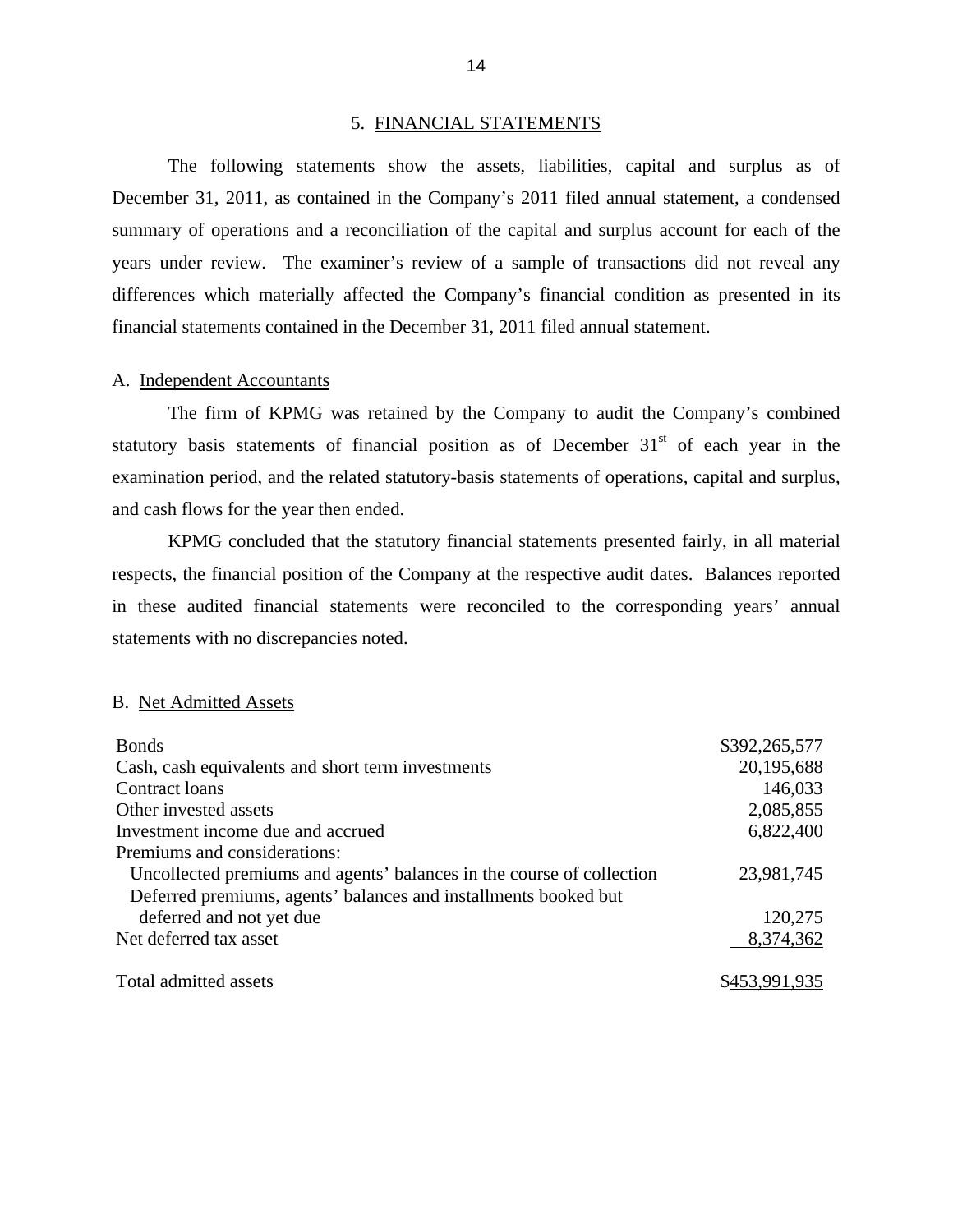# C. Liabilities, Capital and Surplus

| Aggregate reserve for life policies and contracts                       | \$13,091,218              |
|-------------------------------------------------------------------------|---------------------------|
| Aggregate reserve for accident and health contracts                     | 208,598,900               |
| Liability for deposit-type contracts                                    | 31,593                    |
| Contract claims:                                                        |                           |
| Life                                                                    | 300,000                   |
| Accident and health                                                     | 59,782,108                |
| Premiums and annuity considerations for life and accident and health    |                           |
| contracts received in advance                                           | 2,153,023                 |
| Commissions to agents due or accrued                                    | 4,918,764                 |
| General expenses due or accrued                                         | 4,952,042                 |
| Taxes, licenses and fees due or accrued, excluding federal income taxes | 2,443,779                 |
| Current federal and foreign income taxes                                | 20,371,168                |
| Amounts withheld or retained by company as agent or trustee             | 161                       |
| Amounts held for agents' account                                        | 801,791                   |
| Remittances and items not allocated                                     | 12,436,001                |
| Asset valuation reserve                                                 | 533,980                   |
| Payable to parent, subsidiaries and affiliates                          | 214,777                   |
|                                                                         |                           |
| <b>Total liabilities</b>                                                | \$330,629,305             |
| Common capital stock                                                    | $\mathbb{S}$<br>2,000,000 |
| Gross paid in and contributed surplus                                   | 33, 331, 688              |
| Unassigned funds (surplus)                                              | 88,030,942                |
| Surplus                                                                 | \$121,362,630             |
| Total capital and surplus                                               | \$123,362,630             |
|                                                                         |                           |
| Total liabilities, capital and surplus                                  | \$453,991,935             |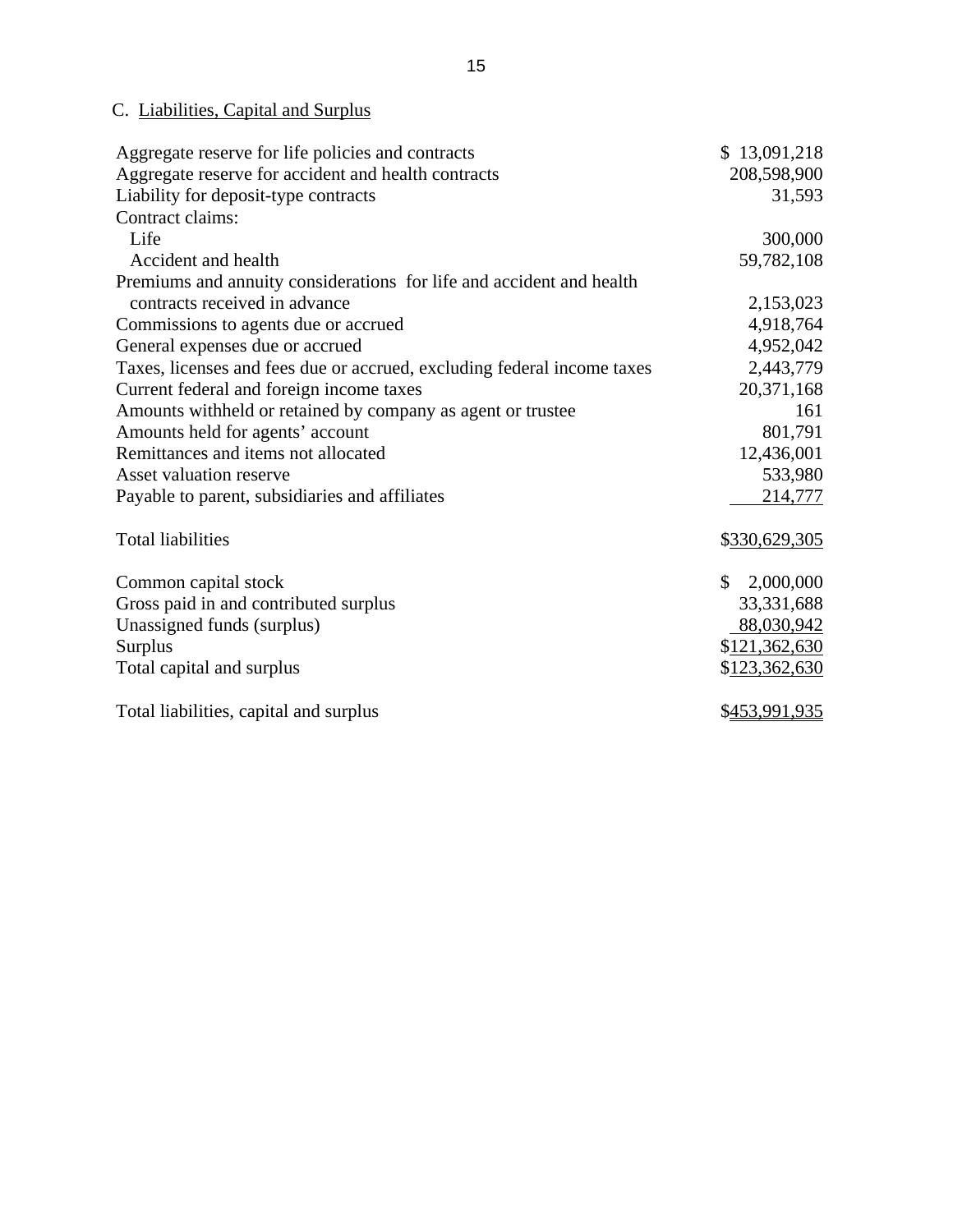# D. Condensed Summary of Operations

|                                           | 2009                         | 2010          | 2011          |
|-------------------------------------------|------------------------------|---------------|---------------|
| Premiums and considerations               | \$211,917,151                | \$232,831,767 | \$251,783,772 |
| Investment income                         | 16,732,803                   | 19,656,151    | 22,912,612    |
| Miscellaneous income                      | 64,583                       | 56,564        | 44,280        |
| Total income                              | \$228,714,537                | \$252,544,482 | \$274,740,664 |
| Benefit payments                          | \$99,869,632                 | \$115,321,266 | \$119,847,473 |
| Increase in reserves                      | 30,787,073                   | 31,936,566    | 31,241,173    |
| Commissions                               | 41,797,351                   | 45,549,066    | 49,475,986    |
| General expenses and taxes                | 26,295,379                   | 26,275,923    | 26,600,111    |
| Increase in loading on deferred and       |                              |               |               |
| uncollected premium                       | (56,741)                     | 93,738        | 74,270        |
| <b>Total deductions</b>                   | \$198,692,694                | \$219,176,559 | \$227,239,013 |
| Net gain (loss)                           | 30,021,843<br>S.             | \$33,367,923  | \$47,501,651  |
| Federal and foreign income taxes incurred | 13,880,839                   | 13,179,723    | 19,986,664    |
| Net gain (loss) from operations           |                              |               |               |
| before net realized capital gains         | 16, 141, 004<br>$\mathbb{S}$ | \$20,188,200  | \$27,514,987  |
| Net realized capital gains (losses)       | (3,272,833)                  | 0             | (995, 803)    |
| Net income                                | \$12,868,171                 | \$20,188,200  | \$26,519,184  |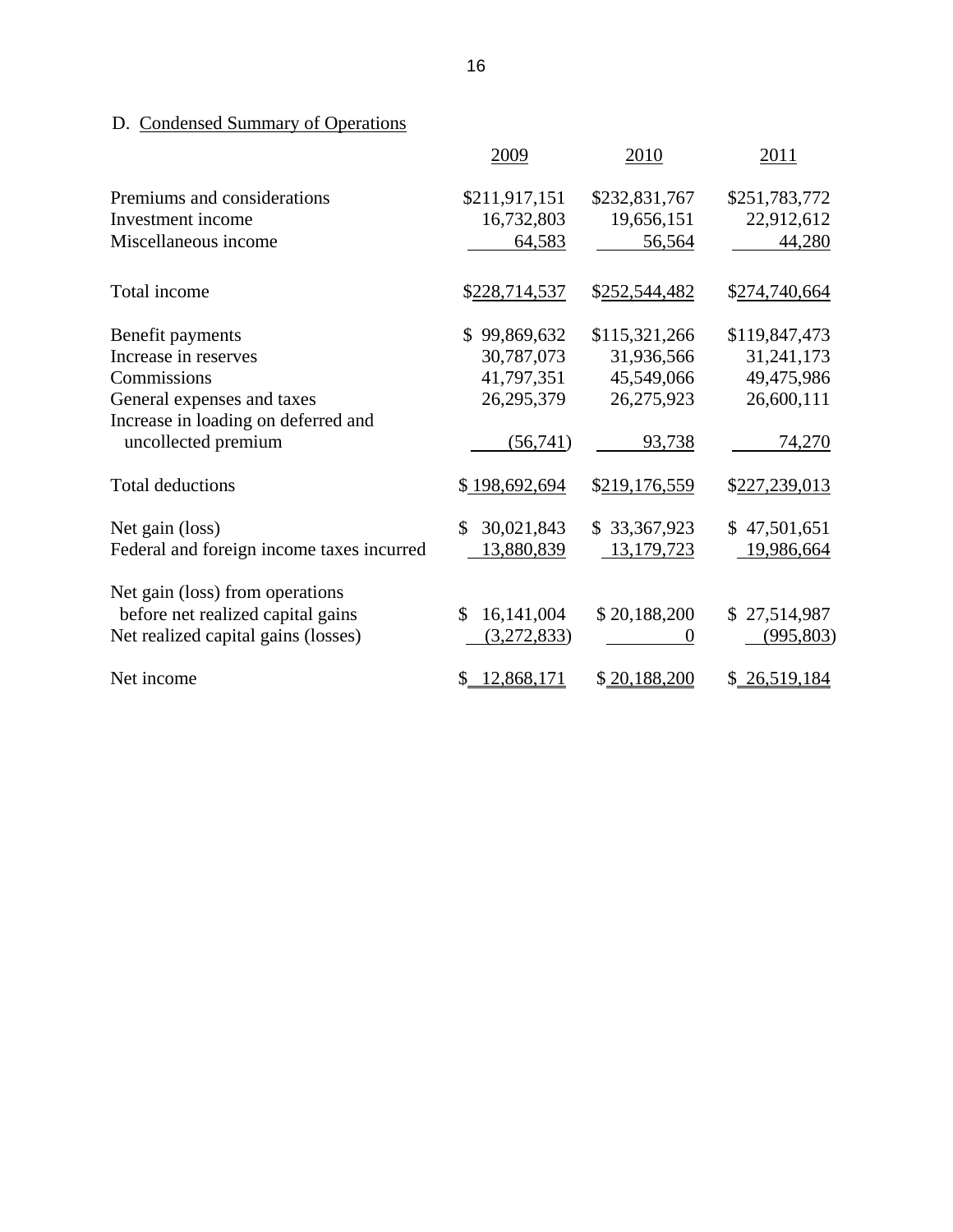# E. Capital and Surplus Account

|                                                | 2009         | 2010         | 2011          |
|------------------------------------------------|--------------|--------------|---------------|
| Capital and surplus,                           |              |              |               |
| December 31, prior year                        | \$59,334,804 | \$77,041,642 | \$95,674,048  |
| Net income                                     | \$12,868,171 | \$20,188,200 | \$26,519,184  |
| Change in net unrealized capital               |              |              |               |
| gains (losses)                                 | 230,131      | 0            | $\theta$      |
| Change in net deferred income tax              | 3,355,008    | 2,589,377    | 3,607,864     |
| Change in non-admitted assets                  |              |              |               |
| and related items                              | 1,196,739    | (3,584,666)  | (2,464,991)   |
| Change in asset valuation reserve              | 56,790       | (560, 505)   | 26,525        |
| Net change in capital and surplus for the year | \$17,706,839 | \$18,632,406 | \$27,688,582  |
| Capital and surplus,                           |              |              |               |
| December 31, current year                      | \$77,041,643 | \$95,674,048 | \$123,362,630 |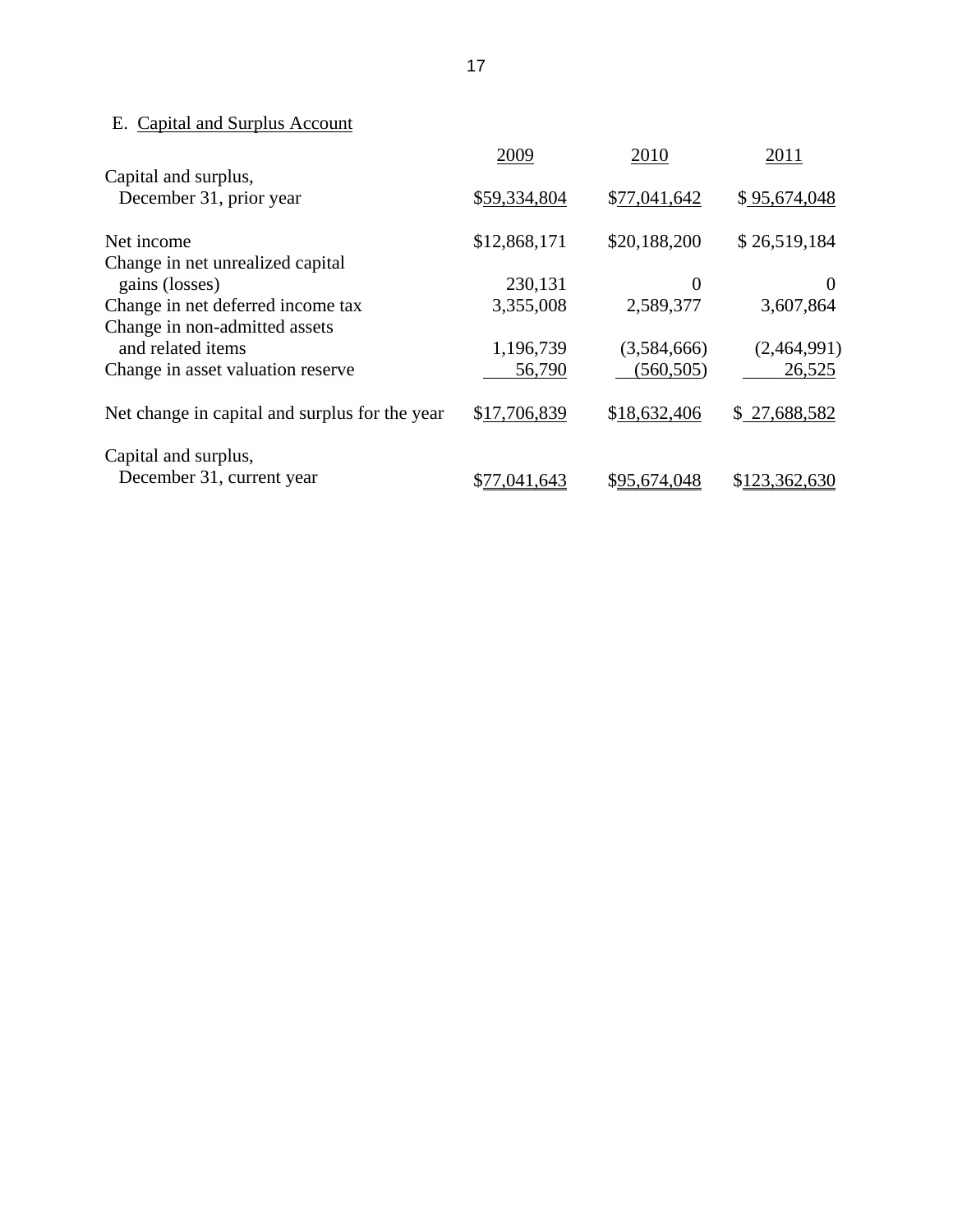### 6. PRIOR REPORT SUMMARY AND CONCLUSIONS

# <span id="page-20-0"></span>Item Description

A It was recommended that the Company update its time studies by using more recent data in order to have an accurate allocation among affiliates.

> its allocation of expenses among affiliates annually. The Company has complied with this recommendation. The Company updates

B Inasmuch as the Company is aware that the forgiven premiums are not expected to be collected, it is recommended that the Company refrain from including such forgiven premiums and related amounts within its reported premiums written and its administrative expenses.

> The Company has complied with this recommendation. While the forgiven premium process remains intact, statutory premiums and expenses are reversed out of the totals once completed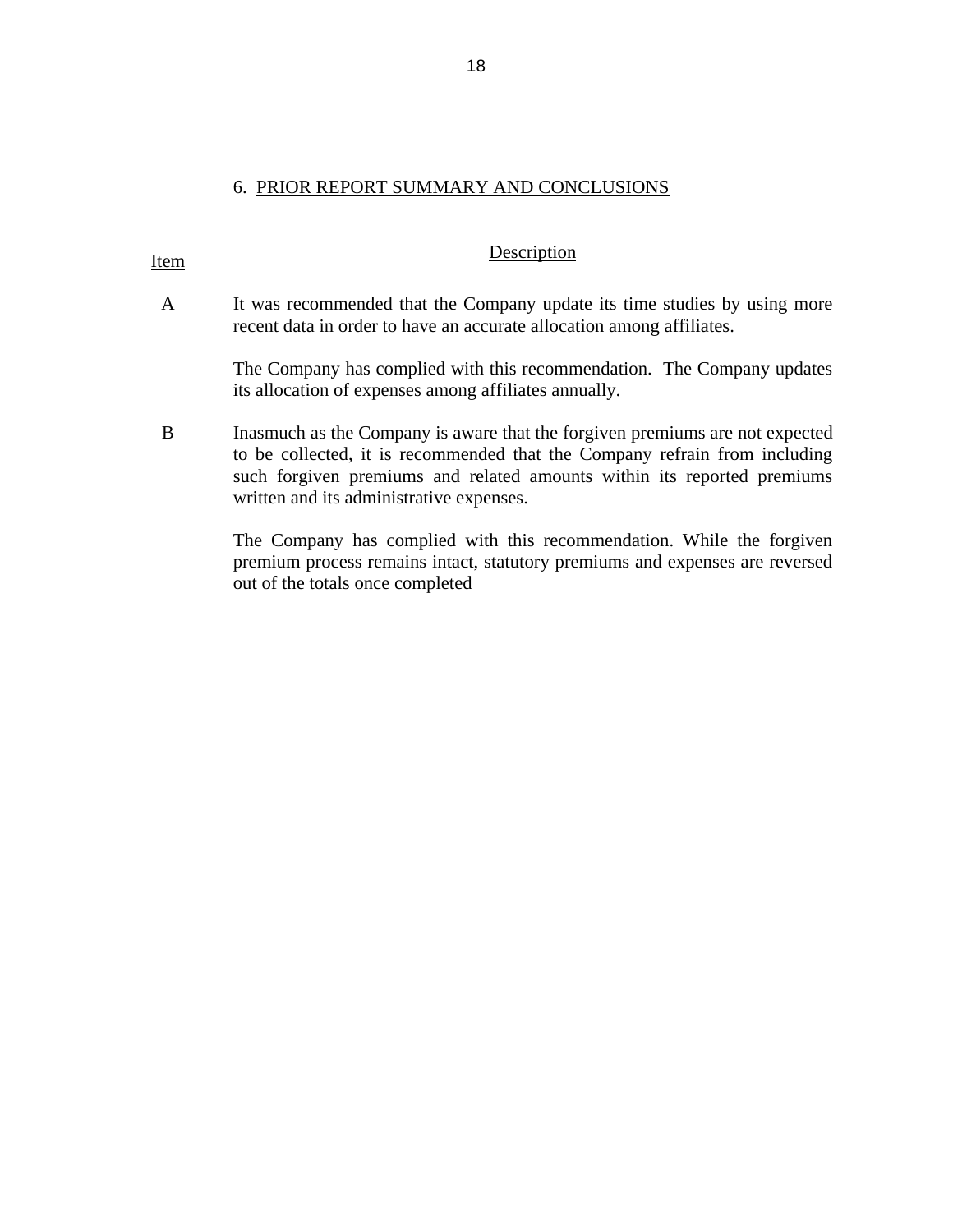Respectfully submitted,

 $\frac{1}{s}$ *William A. O'Connell, CPA, CFE, CFE, CIA* 

STATE OF NEW YORK ) )SS: COUNTY OF NEW YORK )

*William A. O'Connell*, being duly sworn, deposes and says that the foregoing report, subscribed

by *him*, is true to the best of *his* knowledge and belief.

*William A. O'Connell* 

Subscribed and sworn to before me

this day of